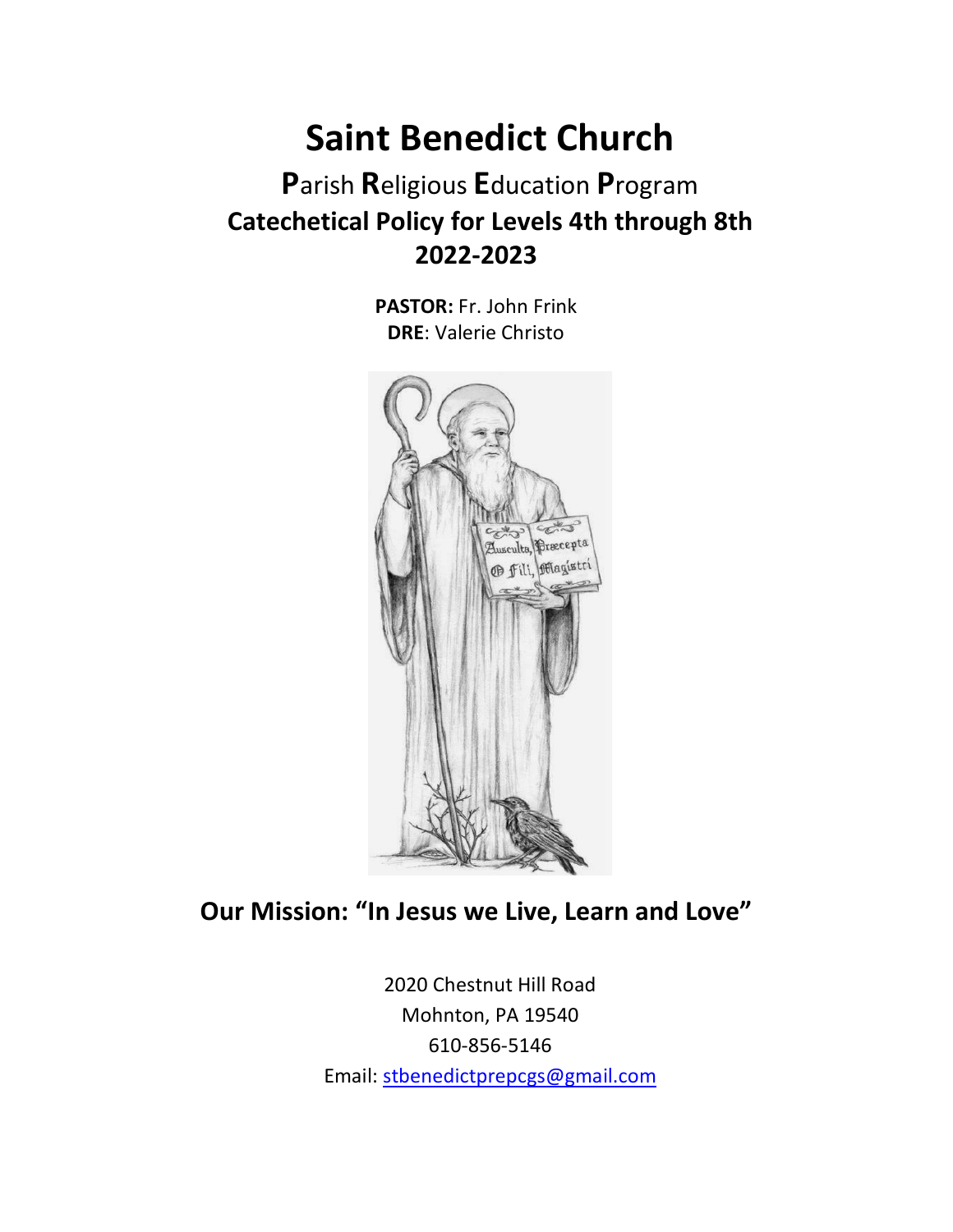#### **GOAL**

The goal of our **P**arish **R**eligious **E**ducation **P**rogram is to strengthen one's faith and love of God, through Christ Jesus our Lord, by way of a greater knowledge, appreciation, and acceptance of the Gospel message, as taught through the Sacred and Living Tradition of the Roman Catholic Church. Our **P**arish **R**eligious **E**ducation **P**rogram for children aims to assist parents, who are primary educators of their children, in fostering the children's growth in faith.

#### **FAITH**

"Faith is a gift of God which calls people to conversion". The faithful Christian is one who accepts Jesus' values and attitudes toward life as his attitudes, and Jesus' teachings as his norms in life. As a faithful catholic, he accepts the Catholic Church as his home and as his teacher. Faith involves knowledge, but knowledge is not faith. The more we know what God did for us, the more we love him and act upon our faith. Faith is a gift that needs to be nourished in order to grow and accompany us through our lifetime until one day we will fulfill our belief in eternity. Growth in faith is a dynamic process, which goes on throughout life. It does not reach fulfillment in a year or eight years or twelve years, but it **is a life-long process**.

#### **RELIGIOUS EDUCATION**

We believe that Religious Education involves more than knowledge. Quality of Religious Education is a balance of information, formation and transformation. Through it, we can shape and change attitudes and behaviors to reflect the mind and mission of Jesus Christ. **In our classes**, we strive to **inform** our students about our faith; **in our homes** we do our best to **form** our students minds and hearts to share the gospel message of being responsible for our brothers and sisters less fortunate than us; **in our Church** we celebrate the Sacraments of Reconciliation and the Eucharist, as well as Adoration, Prayer Service, Stations of the Cross, Rosaries, etc…..all geared toward the **transformation** of our children's mind and soul.

#### **ADMISSION POLICY**

Our Parish Religious Education Program is open to all children in Grades 4<sup>th</sup> through 8<sup>th</sup>, who are registered with St. Benedict. Grades 1, 2 and 3 should register at our CGS sessions. To complete registration, the parent must present a copy of his/her child/children's Baptismal Certificate. It is also required that all pertinent health information of any unusual condition be brought to the attention of the Director.

#### **REGISTRATION**

Registration for all **new** *students* is held during the spring and summer. New students will need a copy of their baptism certificate. Forms are available online but not registering online and you may obtain it also at [www.stbenedictprepcgs@gmail.com.](http://www.stbenedictprepcgs@gmail.com) Please returned it with a copy of the child's Baptismal Certificate and the Registration Fee. Note that **we don't register by e-mail or online;** the form needs to be printed and sent to the PREP office.

Families of students who *currently attend* our Parish Religious Education Program will receive a Registration Update Form in the early spring by email. This form should be returned *before* the closing of our PREP, usually at the end of April. It will give us sufficient time to find enough teachers, order books, and make class rosters.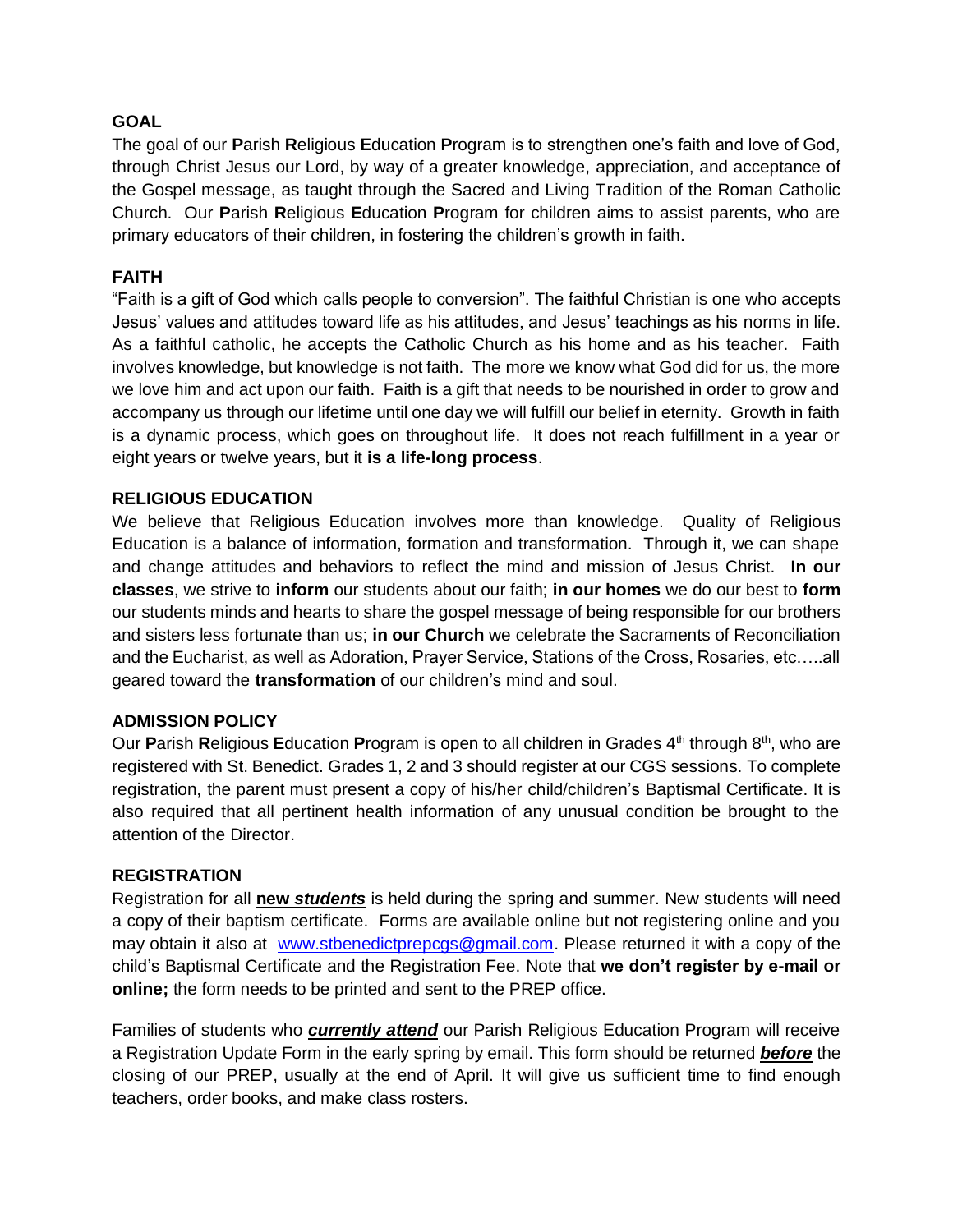#### **FINANCIAL**

A PREP fee will be assessed to each student annually and is *payable upon registration*. Please note that a discount fee is given for families that register early, within the time frame allowed for the early registration.

#### **SESSIONS**

Classes are scheduled Thursday evenings from **6:00 PM to 7:30 PM** and we encourage **Mass at 5:30 PM** together with the CGS children.

#### **SUNDAY MASS**

Sunday Mass is our central act of worship, our "peak experience" as a community of faith that nourishes us and gives us the strength to love and serve one another for the rest of the week**. It is, therefore, our privilege to be able to participate in Mass every Sunday.**

A child acquires a sense of belonging to St. Benedict's Parish as a Roman Catholic community of faith by coming to Sunday Mass, participating in parish activities, and attending PREP. Although, PREP attendance doesn't replace Mass on Sunday or Saturday 5:00 PM.

Youth who come to Church with their peers, by their presence and behavior, can be a wonderful example to young children and an inspiration to their parents and other adults.

#### **STUDENT DRESS CODE**

Dress needs to be modest, neat, and in good taste. All extremes in attire should be avoided and good judgment should prevail. If students come to class from the sports field, please make sure that your child will change their muddy shoes before they enter the building.

#### **LEARNING ENVIRONMENT**

We will follow the example of Jesus when we gather. Our expectation is that everyone gathers with a spirit of welcome, caring and cooperation.

The catechist oversees the session and is responsible for maintaining an orderly environment favorable to learning; and each student is responsible for fostering a good learning environment by their own behavior.

Respect and courtesy are required from all students. In case of misbehavior or use of inappropriate or abusive language by any student, the director, catechist and parents will counsel with the student to achieve a code of conduct conducive to a good learning situation.

#### **PUNCTUALITY**

To cover required material, the catechist needs to begin and end all sessions on time. **Students are expected to come on time and parents are expected to pick them up on time.** Excessive tardiness will be brought to the attention of the parent and dealt with on an individual basis.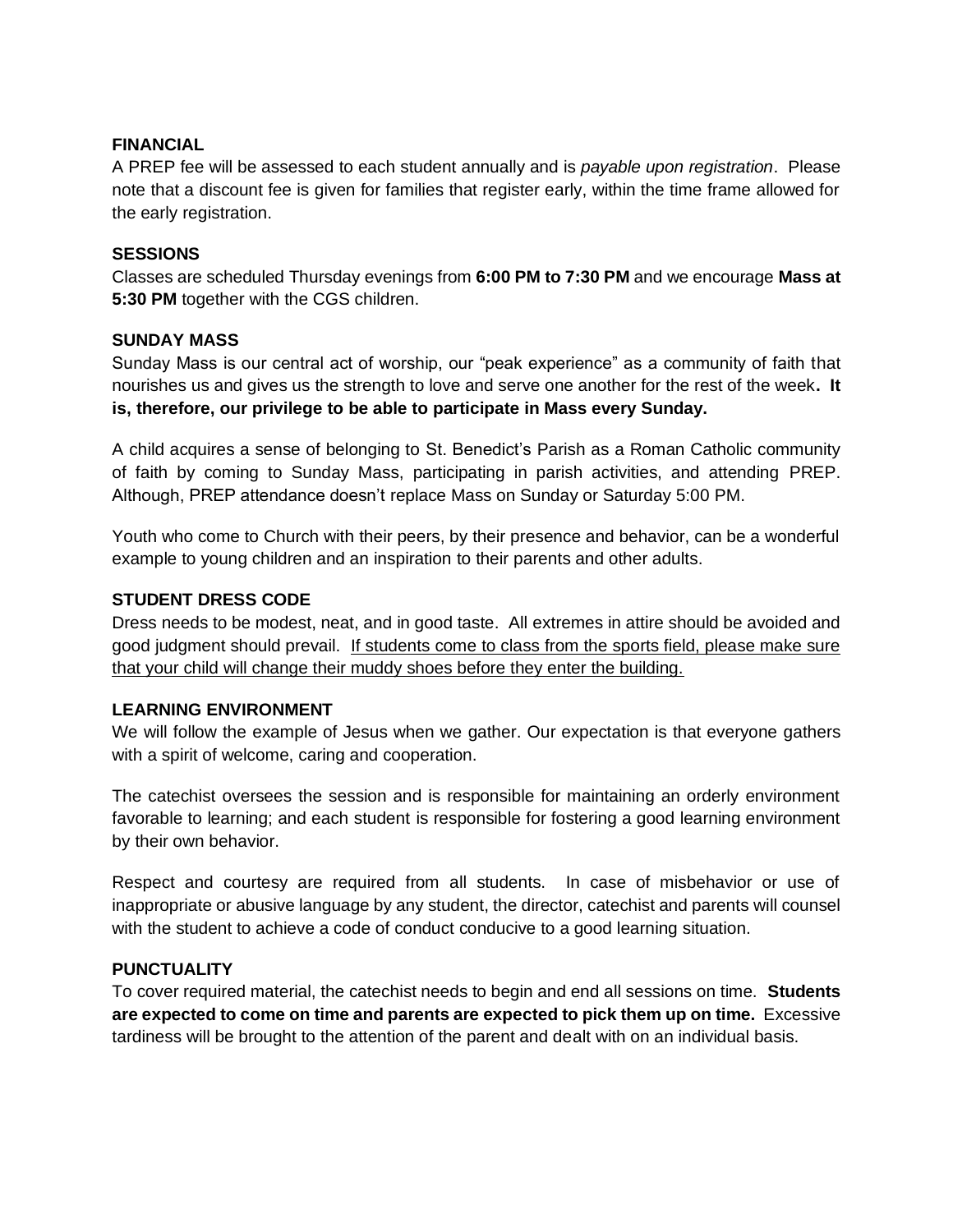#### **ARRIVAL & DISMISSAL**

**Arrival**: Please have your children here on time. **Classes start promptly at 6:00 PM** inside of the church with our open prayer as a group. **We encourage Mass attendance at 5:30 PM**. Families should use our church front door for always entering the building. Our educational wing doors will be locked at 6:15 PM. After this time, arrivals will be limited to the bell tower door for students only. Parents, without clearances filed in our office, will not be allowed to enter the building while students will be in session. Children will be allowed into the building starting at 6:00 PM and directed to wait inside of the church until their teacher arrives.

**Dismissal time:** grades 4<sup>th</sup> through 8<sup>th</sup> will walk toward the gathering space of our church and meet their families there or outside at the parking lot. Please note that we will not allow any child to exit from the educational wing door, unless in company of one of our PREP teachers.

#### **ATTENDANCE**

All children of the Parish who do not attend La Salle are invited to participate in our PREP from  $4<sup>th</sup>$  through  $8<sup>th</sup>$  Grade. Regular attendance is important at each level since new material is introduced during each class. If a child is ill or unable to attend class, *an e-mail, or phone call (to the Director 610-856-5146)* stating the reason for the absence is appreciated. If the child's illness causes excessive absences, please notify the Director so that alternative lessons may be implemented. **We don't offer home school and absence for "sports reason" will determine the relocation of the child to another parish in a different day and time.** Please contact the DRE for the address of PREP programs offered from another Catholic Churches in our surrounding area.

#### **HANDHELD DEVICES**

**NO handheld devices are permitted in the building during PREP session, and if the student brings these devices with them, teachers will collect them at the beginning of class.** This includes cell phones, mp3 players, iPod, or iPhone, etc.

This is to ensure the integrity of the program, as well as the privacy of all students. Students and catechists may use our office phone at all times 610-856-5146.

#### **PRAYERS**

Each student will receive a prayer book after their First Penance to ensure prayer continuity. Parents are the child's first and most consistent teacher. Therefore, the best way to ensure that children learn the required prayers is for the parent to pray with them daily. This will help with the memorization of prayers as well as cultivate a prayer life within the child and the family.

#### **HOMEWORK**

Children are expected to spend a reasonable amount of time reviewing the material covered in class. Parents are asked to ensure that the children complete all tasks required of them